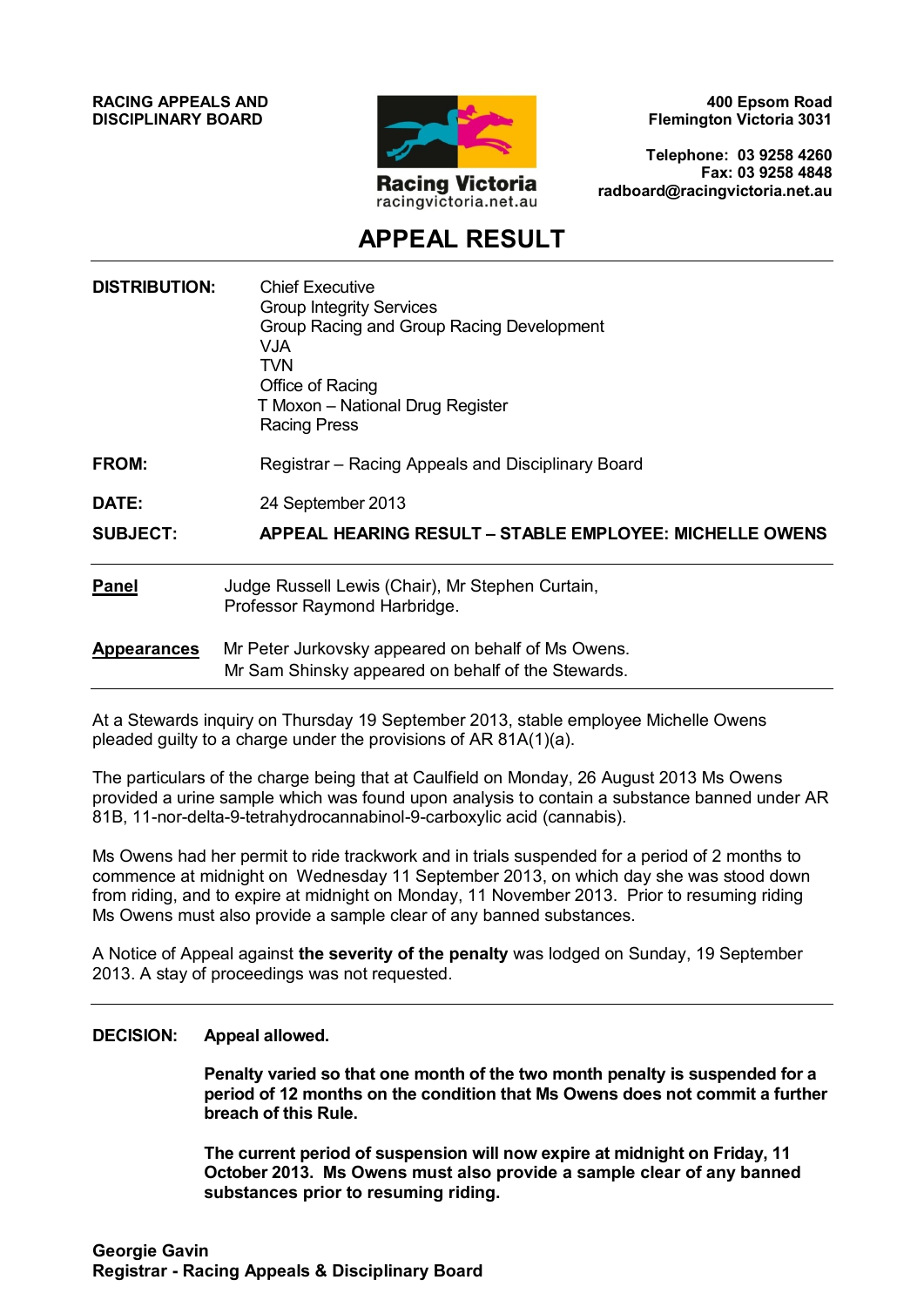# **TRANSCRIPT OF PROCEEDINGS**

### **RACING APPEALS AND DISCIPLINARY BOARD**

\_\_\_\_\_\_\_\_\_\_\_\_\_\_\_\_\_\_\_\_\_\_\_\_\_\_\_\_\_\_\_\_\_\_\_\_\_\_\_\_\_\_\_\_\_\_\_\_\_\_\_\_\_\_\_\_\_\_\_\_\_\_\_

**HIS HONOUR JUDGE R.P.L. LEWIS, Chairman MR S. CURTAIN PROF R. HARBRIDGE**

#### **EXTRACT OF PROCEEDINGS**

#### **DECISION**

#### **STABLE EMPLOYEE: MICHELLE OWENS**

#### **MELBOURNE**

#### **TUESDAY, 24 SEPTEMBER 2013**

MR S. SHINSKY appeared on behalf of the RVL Stewards

MR P. JURKOVSKY appeared on behalf of the Appellant